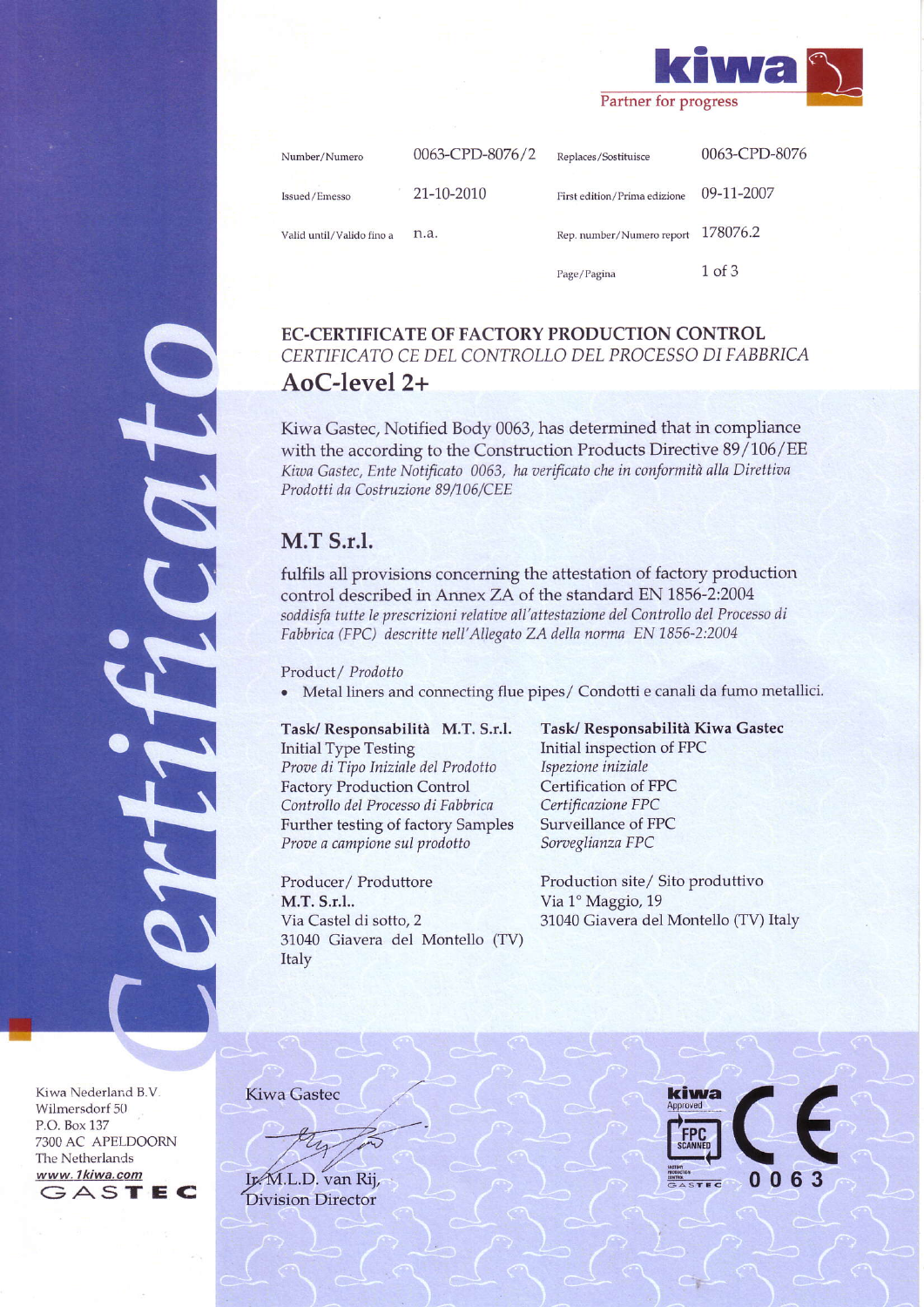

| 0063-CPD-8076<br>0063-CPD-8076/2<br>Replaces/Sostituisce<br>Number/Numero  |  |
|----------------------------------------------------------------------------|--|
| 09-11-2007<br>21-10-2010<br>First edition/Prima edizione<br>Issued/Emesso  |  |
| 178076.2<br>Rep. number/Numero report<br>n.a.<br>Valid until/Valido fino a |  |
| $2$ of $3$<br>Page/Pagina                                                  |  |

In compliance with the Directive 89/106/EEC of the Council of European Communities of 21 December 1988 on the approximation of laws, regulations and administrative provisions of the Member States relating to the construction products (Construction Products Directive - CPD), amended by the Directive 93/68/EEC of the Council of European Communities of 22 July 1993, it has been stated that the construction product

In conformità alla Direttiva 89/106/CEE dei paesi della Comunità Europea del 21 Dicembre 1988 sull'approssimazione delle leggi, regolamenti e provvedimenti amministrativi degli stati membri relative ai prodotti da costruzione (Direttiva Prodotti da Costruzione - CPD), aggiornato dalla Direttiva 93/68/CEE dei paesi della Comunità Europea del 22 Luglio 1993, si dichiara che il prodotto da costruzione

Rigid stainless steel connecting flue pipes single wall/ Type Canale da fumo rigido mono parete in acciaio inox / Tipo

### MONO ECO 50

T200-P1-W-V2-L50050-O75 System with elastomeric seal / Sistema con elastomero di tenuta T500-N1-D-V2-L50050-G450 System without elastomeric seal / Sistema senza elastomero di tenuta

#### MONO ECO 60

T200-P1-W-V2-L50060- O75 System with elastomeric seal / Sistema con elastomero di tenuta T500-N1-D-V2-L50060- G450 System without elastomeric seal / Sistema senza elastomero di tenuta

## MONO ECO 80

T200-P1-W-V2-L50080- O75 System with elastomeric seal / Sistema con elastomero di tenuta T500-N1-D-V2-L50080- G450 System without elastomeric seal / Sistema senza elastomero di tenuta

characterized by / è conforme alla norma : EN 1856-2:2004

Chimneys - Requirements for metal chimneys - part 2: Metal liners and connecting flue pipes. Camini - Requisiti per camini metallici - Parte 2: Condotti e canali da fumo metallici.

manufactured by / costruito da

M.T. S.r.l. - Via Castel di Sotto, 2 - 31040 Giavera del Montello (TV) Italy

and produced in the factory / e prodotto nello stabilimento sito in

## Via 1º Maggio, 19 - 31040 Giavera del Montello (TV) Italy